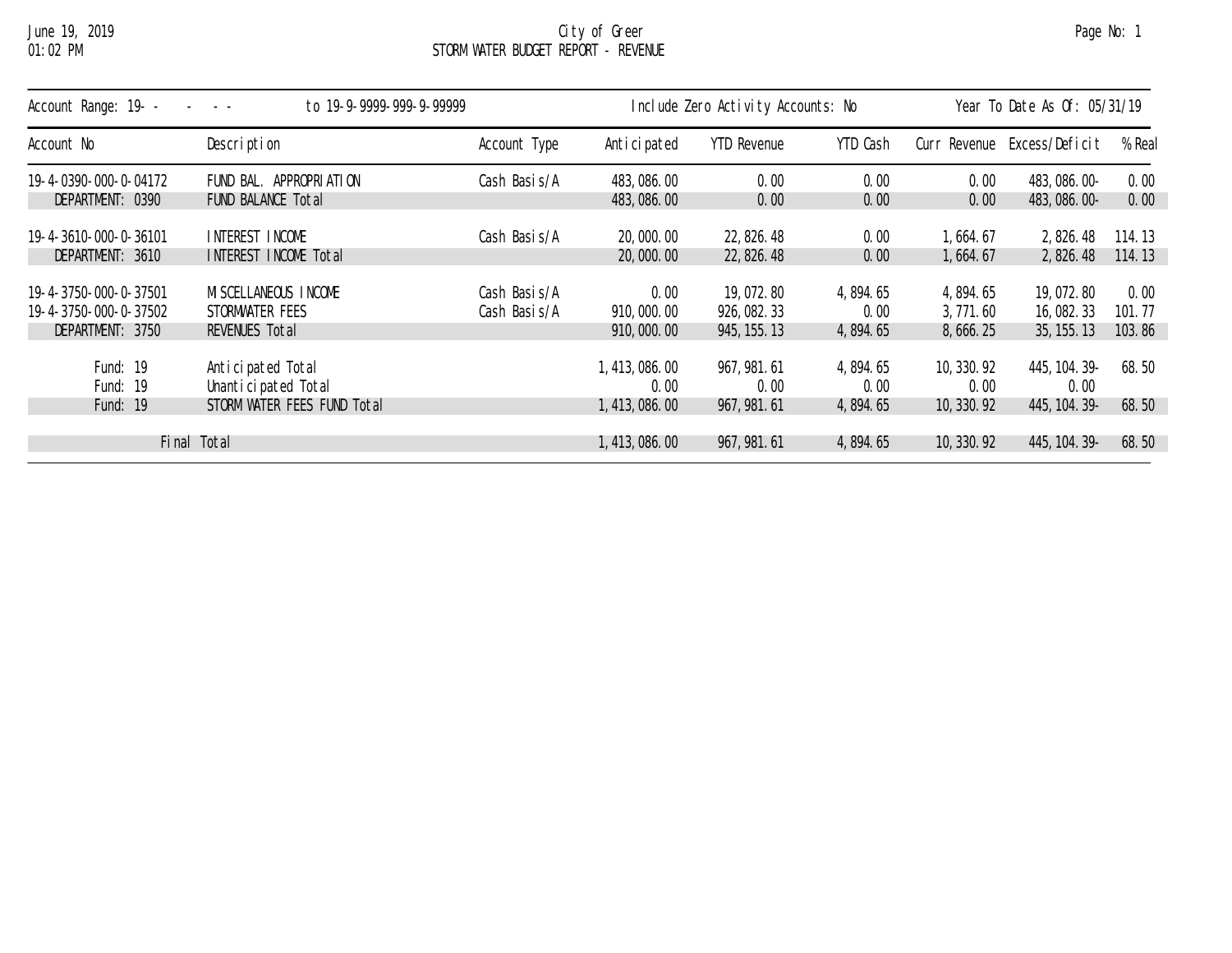## June 19, 2019 City of Greer Page No: 1 01:16 PM STORM WATER BUDGET REPORT - EXPENDITURE

| Range of Accounts: 19-5-<br>Current Period: 05/01/19 to 05/31/19 | to 19-5-9999-999-9-99999<br>$\omega_{\rm{eff}}=0.000$ |                 | Include Cap Accounts: Yes |              | Skip Zero Activity: Yes As Of: 05/31/19 |              |                                 |
|------------------------------------------------------------------|-------------------------------------------------------|-----------------|---------------------------|--------------|-----------------------------------------|--------------|---------------------------------|
| Account No                                                       | Description                                           | Budgeted        | Encumber                  | Ytd Expend   | Curr Expend                             | Unexpended   | Bal ance YTD %Used              |
| 19-5-0600-000-0-00001                                            | OPERATING TRANSFERS                                   |                 |                           |              |                                         |              |                                 |
| 19-5-0600-000-0-60011                                            | XFER TO/FROM GEN FUND                                 | 436, 926.00     | 0.00                      | 436, 926.00  | 436, 926.00                             | 0.00         | 0.00<br>100                     |
| 19-5-0600-000-0-60012                                            | XFER TO/FROM DEBT SVC FND                             | 37, 936.00      | 0.00                      | 28, 451. 76  | 0.00                                    | 9,484.24     | 9,484.24<br>75                  |
| Control: 0600                                                    | Total                                                 | 474, 862.00     | 0.00                      | 465, 377. 76 | 436, 926.00                             | 9, 484. 24   | 9, 484. 24<br>98                |
| DEPARTMENT: 0600                                                 | OPERATING TRANSFERS Total                             | 474, 862. 00    | 0.00                      | 465, 377. 76 | 436, 926.00                             | 9, 484. 24   | 98<br>9, 484. 24                |
| 19-5-4900-000-0-00001<br>19-5-4900-000-2-00001                   | MI SCELLANEOUS EXPENSE<br>OPERATING EXPENSES          |                 |                           |              |                                         |              |                                 |
| 19-5-4900-000-2-00101                                            | PRINTING                                              | 200.00          | 0.00                      | 0.00         | 0.00                                    | 200.00       | 200.00<br>- 0                   |
| 19-5-4900-000-2-00102                                            | MATERIALS & SUPPLIES                                  | 2,000.00        | 0.00                      | 675.49       | 0.00                                    | 1,324.51     | 1,324.51<br>34                  |
| 19-5-4900-000-2-00103                                            | PUBLIC EDUCATION / OUTREACH                           | 5,000.00        | 0.00                      | 0.00         | 0.00                                    | 5,000.00     | 5,000.00<br>$\overline{0}$      |
| 19-5-4900-000-2-00110                                            | POSTAGE                                               | 200.00          | 0.00                      | 0.00         | 0.00                                    | 200.00       | $\mathbb O$<br>200.00           |
| 19-5-4900-000-2-00140                                            | DUES-PROFESSIONAL                                     | 1,200.00        | 0.00                      | 605.00       | 0.00                                    | 595.00       | 595.00<br>50                    |
| 19-5-4900-000-2-00150                                            | TRAVEL / MEETINGS                                     | 5,000.00        | 0.00                      | 1,790.15     | 0.00                                    | 3, 209. 85   | 36<br>3, 209.85                 |
| 19-5-4900-000-2-00170                                            | OPERATION OF VEHICLE                                  | 40,000.00       | 0.00                      | 1,633.54     | 0.00                                    | 38, 366. 46  | $\overline{4}$<br>38, 366. 46   |
| 19-5-4900-000-2-00171                                            | MOTOR VEHICLE FUEL                                    | 4,500.00        | 0.00                      | 2, 995. 76   | 404.55                                  | 1,504.24     | 1,504.24<br>67                  |
| 19-5-4900-000-2-00410                                            | <b>UNI FORMS</b>                                      | 800.00          | 0.00                      | 751.39       | 203.67                                  | 48.61        | 48.61<br>94                     |
| 19-5-4900-000-2-00563                                            | STORMWATER PROJECTS                                   | 479, 753.00     | 274, 124.00               | 108, 475. 94 | 1,575.00                                | 371, 277.06  | 97, 153.06<br>80                |
| 19-5-4900-000-2-00720                                            | SPECIAL CONTRACTS                                     | 75, 871.00      | 35, 680. 39               | 76, 106. 40  | 3, 045. 35                              | 235.40-      | 35, 915. 79 - 147               |
| 19-5-4900-000-2-00810                                            | <b>SOFTWARE</b>                                       | 2,000.00        | 0.00                      | 1.98         | 0.99                                    | 1,998.02     | 1,998.02<br>$\overline{0}$      |
| Control: 4900                                                    | Total                                                 | 616, 524.00     | 309, 804. 39              | 193, 035.65  | 5, 229.56                               | 423, 488. 35 | 113, 683. 96<br>82              |
| 19-5-4900-000-5-00001                                            | CAPI TAL CASH                                         |                 |                           |              |                                         |              |                                 |
| 19-5-4900-000-5-00820                                            | RECYCLE CENTER                                        | 316, 500.00     | 0.00                      | 0.00         | 0.00                                    | 316, 500.00  | 316, 500.00<br>$\boldsymbol{0}$ |
| Control: 4900                                                    | Total                                                 | 316, 500.00     | 0.00                      | 0.00         | 0.00                                    | 316, 500.00  | $\overline{0}$<br>316, 500.00   |
|                                                                  |                                                       |                 |                           |              |                                         |              |                                 |
| 19-5-4900-000-8-00001                                            | EXPENDED ASSET EXPENDITURES                           |                 |                           |              |                                         |              |                                 |
| 19-5-4900-000-8-00828                                            | COMPUTER AND EQUI PMENT                               | 4,500.00        | 0.00                      | 2,395.06     | 0.00                                    | 2, 104. 94   | 2, 104.94<br>53                 |
| 19-5-4900-000-8-00909                                            | <b>FURNI TURE</b>                                     | 700.00          | 0.00                      | 0.00         | 0.00                                    | 700.00       | 700.00<br>$\overline{0}$        |
| Control: 4900                                                    | Total                                                 | 5, 200.00       | 0.00                      | 2,395.06     | 0.00                                    | 2,804.94     | 46<br>2,804.94                  |
| DEPARTMENT: 4900                                                 | MI SCELLANEOUS Total                                  | 938, 224.00     | 309, 804. 39              | 195, 430. 71 | 5, 229.56                               | 742, 793. 29 | 432, 988. 90<br>54              |
|                                                                  |                                                       |                 |                           |              |                                         |              |                                 |
| Fund: 19                                                         | STORM WATER FEES FUND Budgeted Total                  | 1, 413, 086. 00 | 309, 804. 39              | 660, 808.47  | 442, 155. 56                            | 752, 277.53  | 442, 473. 14<br>69              |
| Fund: 19                                                         | STORM WATER FEES FUND Non-Budgeted Total              | 0.00            | 0.00                      | 0.00         | 0.00                                    | 0.00         | 0.00<br>$\overline{0}$          |
| Fund: 19                                                         | STORM WATER FEES FUND Total                           | 1, 413, 086. 00 | 309, 804. 39              | 660, 808.47  | 442, 155. 56                            | 752, 277.53  | 69<br>442, 473. 14              |